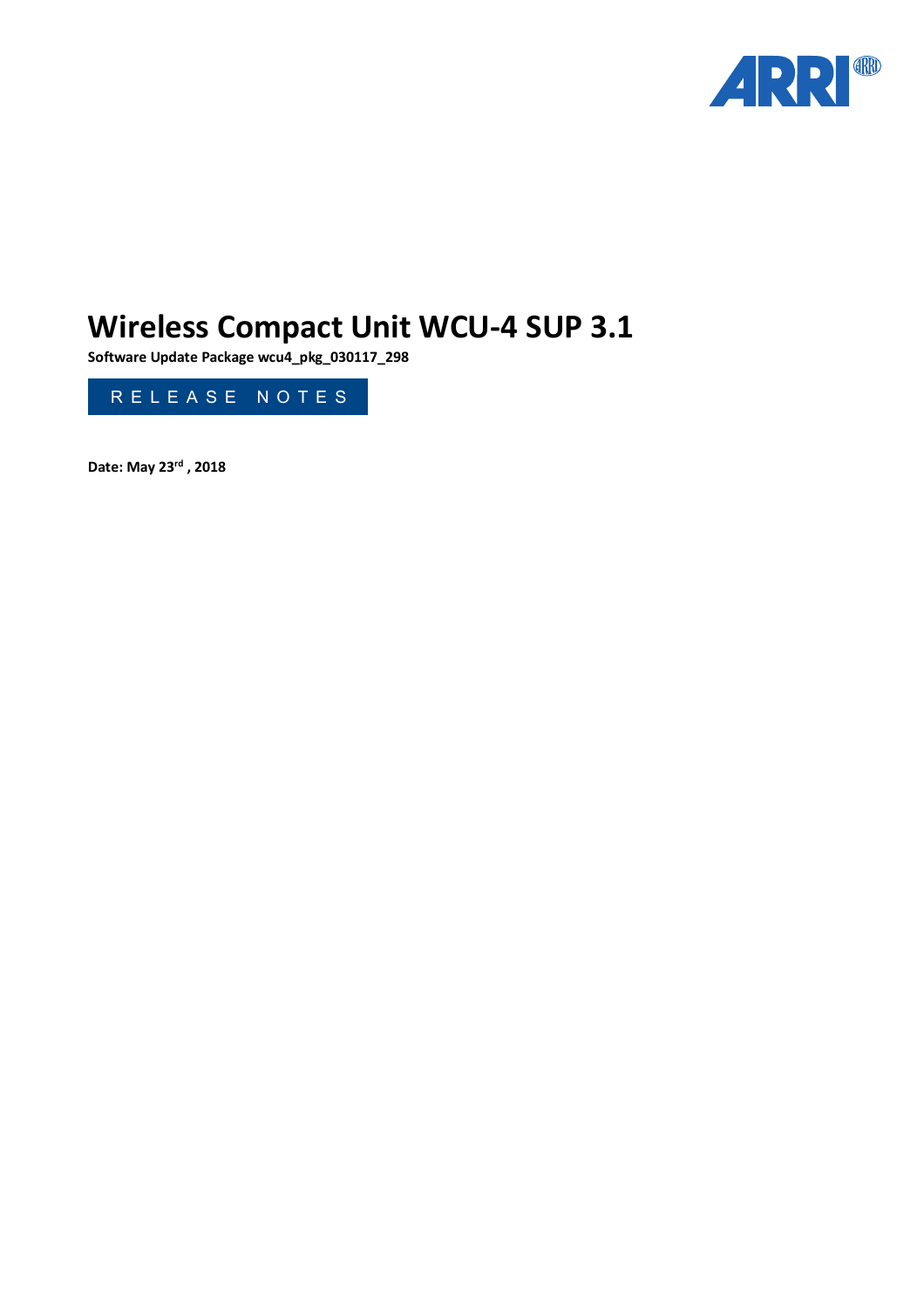# **Table of Contents**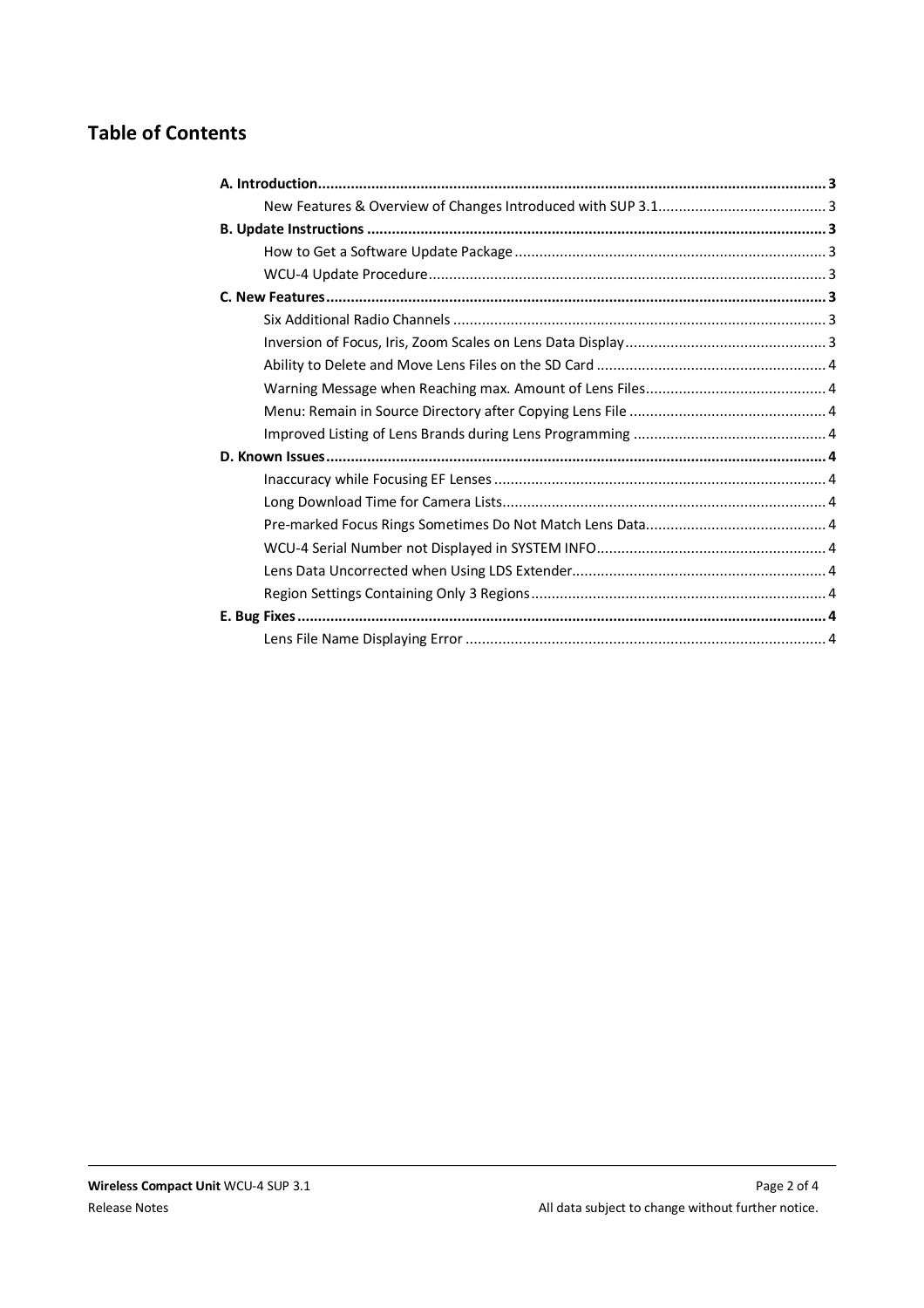# <span id="page-2-0"></span>**A. Introduction**

We are proud to announce the release of Software Update Package (SUP) 3.1 for the Wireless Compact Unit WCU-4.

We highly recommend updating the WCU-4 to this Software Update Package. Please take your time to go through this document before you start using the WCU-4. For more information, please visit http://www.arri.com/ecs/wcu-4

## **[New Features & Overview of Ch](http://www.arri.com/ecs/wcu-4)anges Introduced with SUP 3.1**

- <span id="page-2-1"></span>§ 6 additional radio channels (14 in total)
- Inversion of focus, iris, zoom scales on lens data display
- Ability to delete and move lens files on the SD card
- Warning message when reaching max. amount of lens files per folder
- Menu: remain in source directory after copying lens file
- Improved listing of lens brands during lens programming
- <span id="page-2-3"></span><span id="page-2-2"></span>■ Several minor improvements and bug fixes

# **B. Update Instructions**

#### **How to Get a Software Update Package**

You can find the Software Update Package (SUP) in the WCU-4 downloads section on http://www.arri.com/ecs/wcu-[4.](http://www.arri.com/ecs/wcu-4) [Download the latest Softwar](http://www.arri.com/ecs/wcu-4)e Update Package to your computer.

### **WCU-4 Update Procedure**

The WCU-4 software is updated with a SD or SDHC memory card with a capacity up to 32GB.

- <span id="page-2-4"></span>Make sure the power supply of the WCU-4 is stable. The best way to achieve this is by using a fully charged battery.
- Have the SD or SDHC memory card formatted to FAT16 or FAT32.
- § Prepare the SD or SDHC memory card with the following the WCU-4 folder structure: /ARRI/WCU4/Firmware
- Copy the Software Update Package file into the 'Firmware' folder on the SD card.
- § Turn the WCU-4 on.
- Insert the SD or SDHC memory card into the SD card slot of the WCU-4. The slot is located below the display on the bottom of the WCU-4, covered by a rubber cap.
- Go to MENU > FIRMWARE.
- § Go to 'Select Update File'.
- § Choose the desired Software Update Package and then press the two UPDATE soft buttons simultaneously to start the update. The update process takes about 5 seconds. The WCU-4 will re-boot, and the update process is completed.

#### **Please note: Do not remove the SD card while updating the WCU-4!**

# <span id="page-2-5"></span>**C. New Features**

#### <span id="page-2-6"></span>**Six Additional Radio Channels**

The WCU-4 now offers 14 (0-13) instead of 8 radio channels to choose from. Those additional channels are currently supported by the ALEXA LF camera and the cforce mini RF motor.

#### <span id="page-2-7"></span>**Inversion of Focus, Iris, Zoom Scales on Lens Data Display**

It is now possible to invert the direction of focus, iris and zoom scales on the WCU-4 lens data display (e.g. INF on top vs INF on the bottom of the lens data display focus scale).